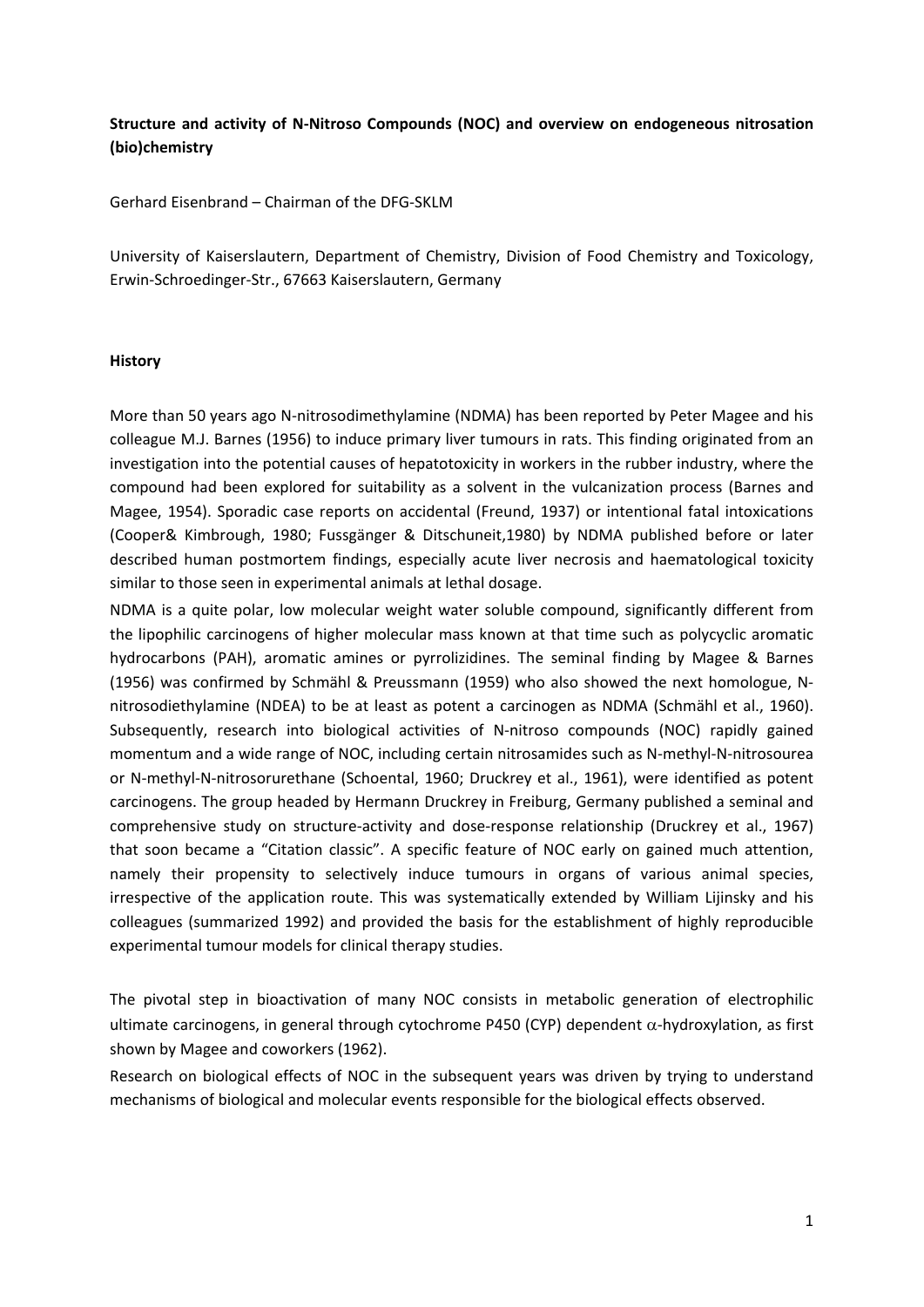# **Exposure to preformed NOC**

Already in the early sixties, the suspicion was raised that NOC might be formed in the human environment at certain conditions (Druckrey & Preussmann, 1962). Ender et al. (1964) in Norway described poisoning of sheep, with clear indication of liver toxicity, after feeding nitrite-treated fish meal. Although appropriate analytical methods were not at hands yet, the group identified NDMA, obviously present at rather high concentrations, as the most probable causative agent. This triggered an avalanche of analytical research to uncover presence of NOC in food.

# **Formation of NOC: basic considerations**

Virtually any situation where nitrosating agents encounter N‐nitrosatable amino compounds can give rise to NOC. The classical situation would reflect the reaction of an amine with nitrous acid, in aqueous solution (Ridd, 1961; Mirvish, 1975). Nitrite and nitrous acid under proton catalysis generate the actual nitrosating species, dinitrogen trioxide (N<sub>2</sub>O<sub>3</sub>) or tetroxide (N<sub>2</sub>O<sub>4</sub>) or nitrous acidium ion  $NO<sup>+</sup>$  $H<sub>2</sub>O$ . The acidity of the medium determines the relative prevalence of the nitrosating species. In addition, the basicity of the nitrosatable amine precursor is of great influence for nitrosation in aqueous solution, because only non-protonated nitrogen atoms are available for nitrosation. Therefore, strongly basic amines like simple dialkylamines (pka < 9,5) are not considered to exhibit nitrosation rates that favour substantial NOC formation in aqueous media. Because acid‐catalyzed nitrosation is inappreciable at  $pH > 5$ , NOC in food or certain consumer products or in specific working place situations most likely arise from exposure to gaseous  $NO<sub>x</sub>$ .

Such conditions are to be met, for instance, in a variety of food production situations, including smoke treatment or direct drying and kilning technology. Addition of nitrate/nitrite, e.g. in the curing of meat is also of some relevance. Carbonyl compounds present or generated during food treatment can act as nitrosation catalysts as shown for formaldehyde, a reaction discovered by Keefer and Roller (1973).

Nitrosamines most frequently found in food are NDMA, N‐nitrosopyrrolidine (NPYR), N‐ nitrosopiperidine (NPIP) and N‐Nitrosothiazolidine (NTHZ). Nonvolatile N‐nitroso compounds consist mainly of N-nitrosated amino acids, including the N-nitroso products of sarcosine (NSAR), 3hydroxyproline and proline (NPRO), thiazolidine‐4‐carboxylic acid (NTCA), oxazolidine‐4‐carboxylic acid (NOCA) and N‐Nitroso‐2‐methyl‐nitroso thiazolidine‐4‐carboxylic acid (NMTCA) as well as the oxazolidine analog (NMOCA). NPRO and NTCA are most frequently found in foods, the other compounds have been reported only sporadically. Of note, with the exception of NSAR, which is a relatively weak carcinogen, N‐nitrosated amino acids are not mutagenic and not carcinogenic. Average NOC exposure has been calculated for various countries, mostly from dietary surveys (Table 1).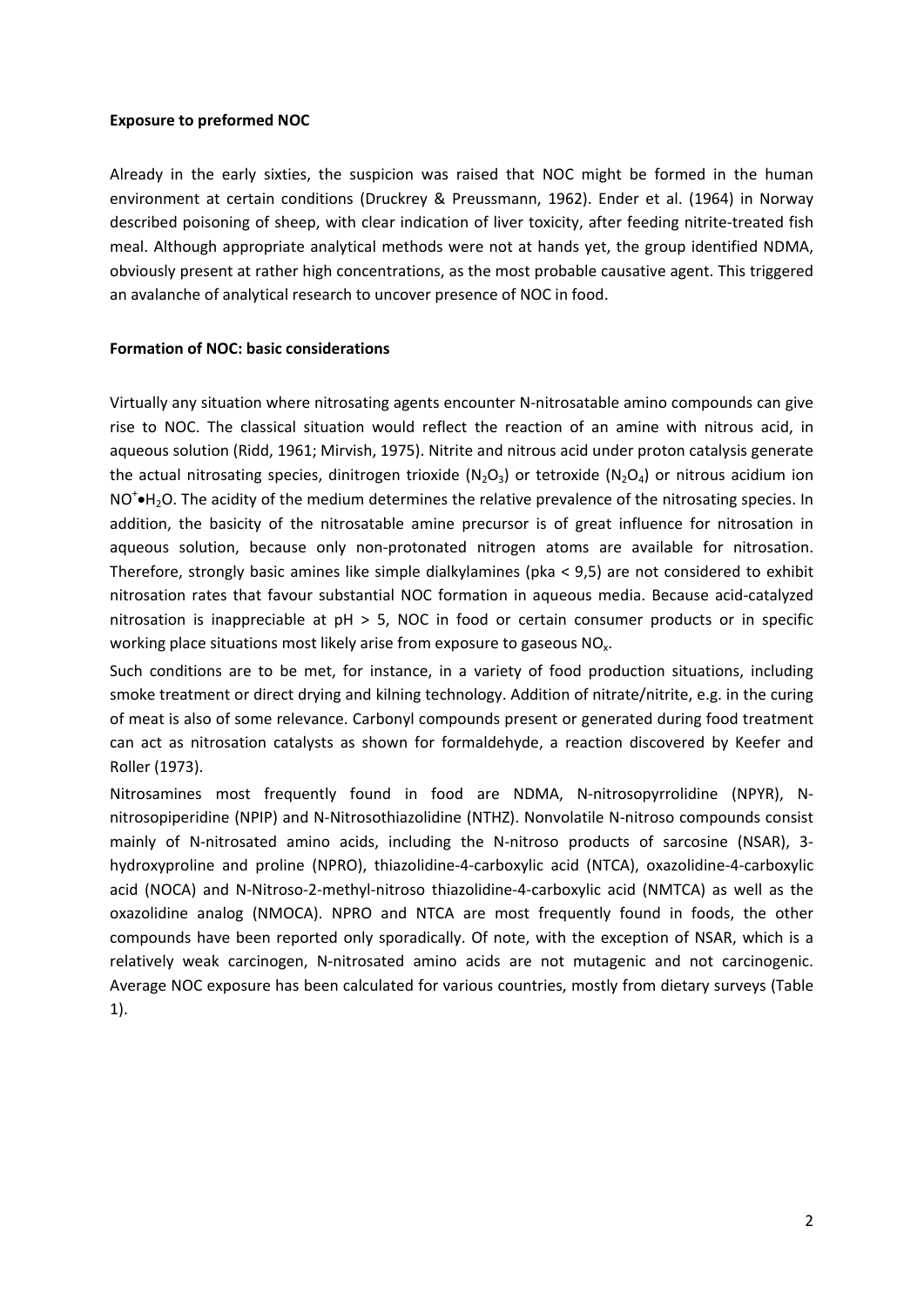| <b>NDMA</b><br>µg/person/day | NPyr + NPIP<br>µg/person/day | $\Sigma$ NOC | <b>Year (Country)</b>                           | ng/kg b.w.   |
|------------------------------|------------------------------|--------------|-------------------------------------------------|--------------|
| $0.1 - 1.0$                  | $0.1 - 0.4$                  | $0.2 - 1.4$  | 1989/90<br>before<br>(D, NL, FIN, UK, F,<br>SW) | $1.7 - 23.3$ |
| $0.2 - 0.3$                  | 0.03                         | $0.2 - 0.3$  | 1989/90 (D)                                     | 1989/90      |

Table 1: Dietary intake of volatile NOC: Germany 1980‐1990 (Janzowski et al., 2000)

A margin of exposure (MOE) may be calculated to arrive at some basis for priority decisions concerning risk management. The MOE describes the ratio between human exposure and a dose level inducing a certain tumour response. As benchmark either the T25, reflecting the dose rate in mg/kg/d which will give 25% tumours at a specific site, or the lower limit of the 95% confidence interval of a dose resulting in a 10% tumour response is used. The thus calculated MOE of dietary NOC exposure from these relatively old data is 5,400‐8,200. According to EFSA, a MOE of 10,000 or higher would be of low concern for risk management (EFSA Opinion, 2005).

# **Formation of NOC in vivo:**

Amine contents in foods have been studied in a comprehensive study by Pfundstein et al. (1991). According to these data, the mean daily per capita intake of amines from food was about 30‐37 mg of primary and 6‐8 mg of secondary amines. Thus in principle, NOC can be expected not only to form under environmental, technical or household conditions favouring the reaction of nitrosatable amines in food with nitrosating agents, but also after ingestion, e. g. during stomach passage.

In the aqueous‐acidic medium of the stomach, the nitrosation rate is primarily governed by the protonation of the amine nitrogen and the pH dependent availability of  $N_2O_3$ . Therefore the pK-value of the amine determines the rate of NOC formation at a given acidic pH. Mirvish (1975) has investigated the kinetics of amine nitrosation under such conditions, reflecting significant differences in rates. Thus, a weakly basic amine is nitrosated at a given pH‐value at a rate about 5 orders of magnitude faster than a strongly basic one, such as piperidine or diethylamine (pK > 11). Accordingly, no tumour formation was observed after feeding nitrite and such secondary amines to rats. In contrast, when weakly basic amines like N‐methylbenzylamine and morpholine were given together with nitrite, the same tumours were induced as observed with the corresponding nitrosamines, as first shown by Sander & Bürkle (1969).

The drug amidopyrine (AP) had been withdrawn from the European market in the eighties for various reasons, including its inherent risk of NDMA formation. AP has been found to give rise to liver tumours when fed to rats with nitrite at quite low concentrations (Lijinski, 1975).

# **Biomarkers of exposure to NOC formed in vivo**

In human volunteers, an increased risk for endogenous formation of NDMA after oral intake of 1 tablet of AP (500 µg) and of nitrate (200 mg), taken up in a vegetable juice, had been demonstrated by Spiegelhalder (1990). NDMA excretion in the urine became detectable by blocking it's metabolism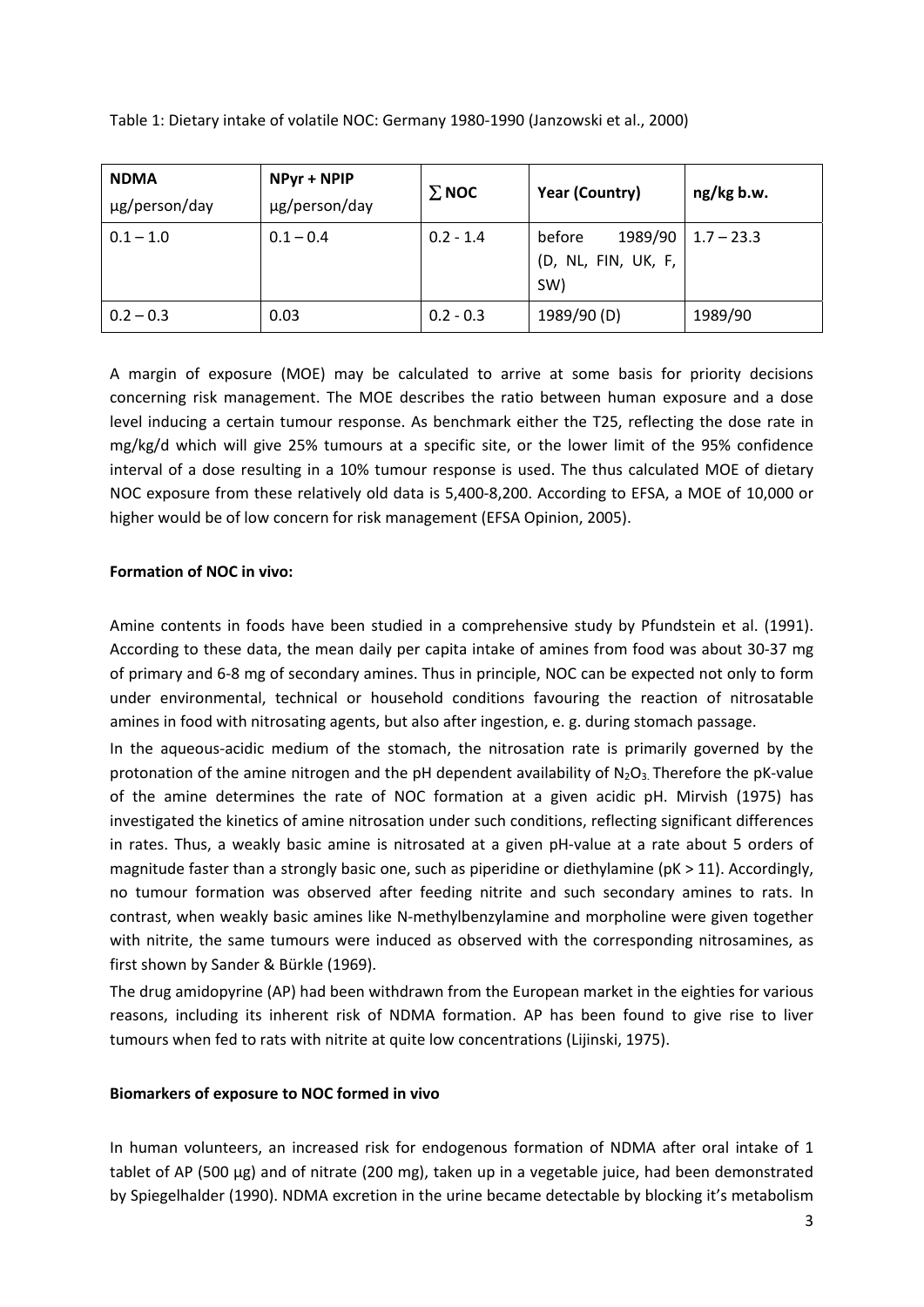with concurrent application of ethanol (500 ml beer). Earlier studies had shown that concurrent ethanol administration (in 500 ml beer containing 60 ppb NDMA) results in / up to 2.5% NDMA being excreted unmetabolized in urine. From this, an in‐vivo formation up to 1.8 mg NDMA was estimated in 1/3 volunteers. In probands saliva the drug was present in concentrations reflecting plasma values, together with nitrate that was reduced in part in the oral cavity to nitrite. When saliva samples were acidified to model the situation after being swallowed into the acidic stomach, NDMA rapidly formed at substantial rates (Spiegelhalder, 1990; Tricker, 1997). Urinary excretion of N‐nitrosated metabolites was also used to measure exposure at working places or as a result of anthelmintic medication in the case of piperazine (Bellander, 1990; Tricker et al., 1991)

Although it has been clearly demonstrated that carcinogenic NOC might easily be formed when the appropriate precursors are being taken up, endogenous formation of carcinogenic NOC has not really been evaluated adequately as a process of relevance to human cancer. Apart from selected drugs of high reactivity towards nitrosation endogenous formation of NOC occuring under normal nutritional and physiological conditions needs to be adequately addressed. Nitrosated amino acids such as NPRO, because they are noncarcinogenic and practically quantitatively excreted in the urine, have often been utilized as surrogate biomarkers for overall endogenous nitrosation. It is well known, that there is endogenous formation of nitrosating agents and that certain disorders, such as inflammatory diseases, bacterial, viral or parasite infections and the like can substantially increase endogenous formation of nitrosating agents, thus enhancing the risk of forming carcinogenic NOC in vivo. It is still not clearly established yet, whether NPRO is a valid biomarker for endogenous formation of NOC other than those arising from nitrosation of amino acids. Within nitrosated amino acid derivatives, evidence from data presented by Shuker (Shuker & Margison, 1997; Harrison et al., 1999) suggests that for example N‐nitrosoglycocholic acid (and other nitrosated glycine derivatives) form several DNA adducts, including O<sup>6</sup>-carboxymethylguanine and, concomitantly =  $O<sup>6</sup>$  methylguanine. It is thus very important to develop in the future appropriate biomarkers that might allow a realistic estimate of in vivo formation of carcinogenic NOC. A possible way forward may be to exploit gene expression responses in animals and humans in an exposure related way. This might open new research avenues towards a better understanding of nitrate /  $NO<sub>x</sub>$  -related biological effects with respect to both, potential health benefits and risks.

#### **References**

- Barnes JM, Magee PN (1954) Some toxic properties of dimethylnitrosamine. *Brit. J. Ind. Med.* 11: 167‐ 174
- Bellander T (1990) Nitrosation of piperazine after oral intake or inhalation exposure, in Eisenbrand et al., The Significance of N‐Nitrosation of Drugs, Gustav‐Fischer‐Verlag, p 213‐233
- Cooper SW, Kimbrough RD (1980) Acute dimethylnitrosamine poisoning outbreak. *J. Forensic. Sci.* 25: 874‐882
- Druckrey H, Preussmann R, Schmähl D, Müller M (1961) Erzeugung von Magenkrebs durch Nitrosamine an Ratten. *Naturwissen.* 48: 165
- Druckrey H, Preussmann R (1962) Zur Entstehung cancerogener Nitrosamine am Beispiel des Tabakrauchs. *Natruwissen.* 49: 498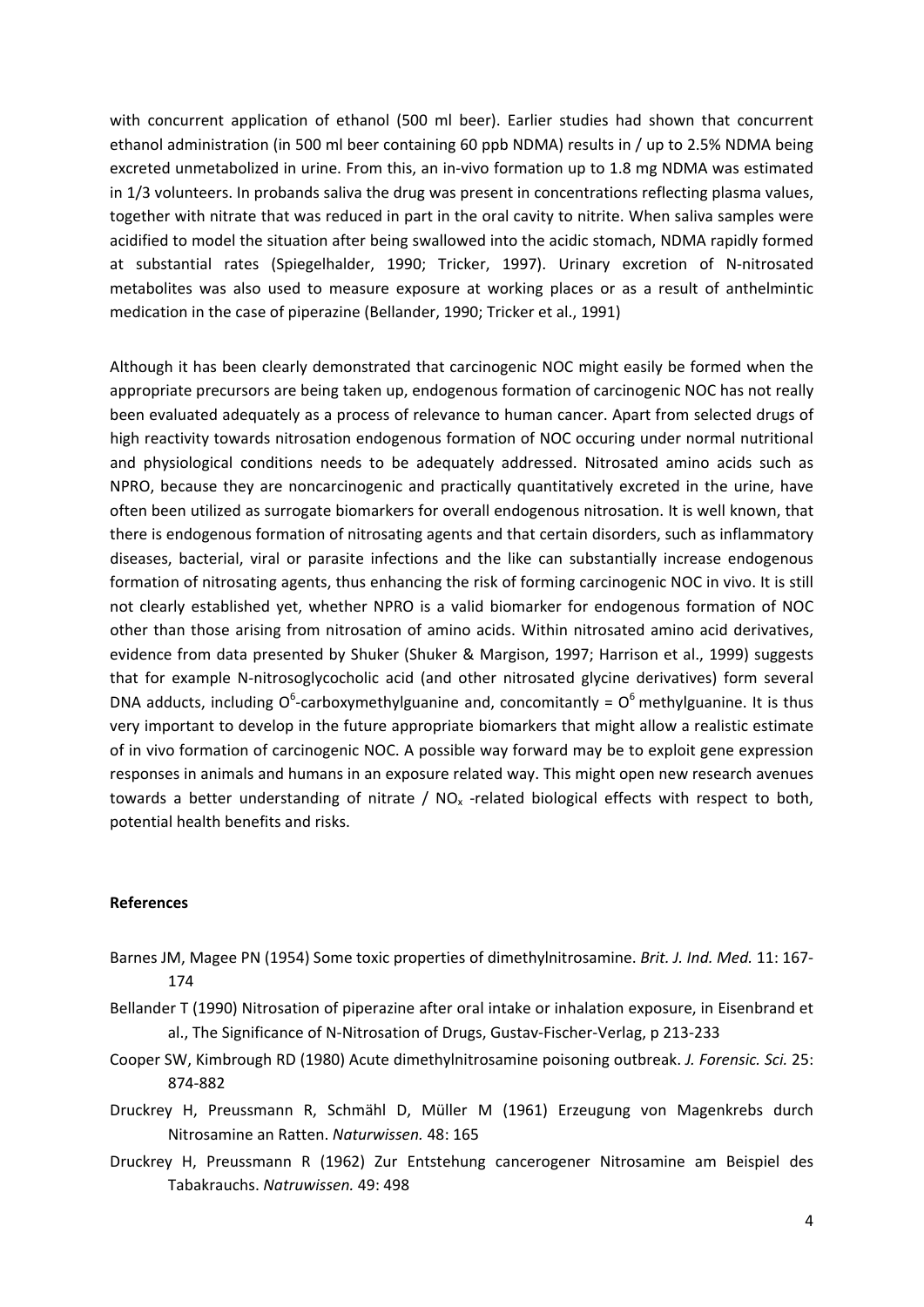- Druckrey H, Preussmann R, Ivankovic S, Schmähl D (1967) Organotrope carcinogene Wirkungen bei 65 verschiedenen N‐Nitroso‐Verbindungen an BD‐Ratten. *Z. Krebsforsch.* 69: 103‐201
- EFSA (2005) Opinion of the Scientific Committee on a request from EFSA related to A Harmonised Approach for Risk Assessment of Substances Which are both Genotoxic and Carcinogenic. *The EFSA Journal* 282: 1‐31
- Ender F, Havre G, Helgebostad A, Koppang N, Madsen R, Ceh L (1964) Isolation and identification of a heptatoxic factor in herring meal produced from sodium nitrite preserved herring. *Naturwisssen.* 51: 637‐638
- Freund HA (1937) Clinical manifestations and studies in parenchymatous hepatitis. *Ann. Internal. Med.* 10: 1144‐1155
- Fussgänger RD, Ditschuneit H (1980) Lethal exitus of a patient with N‐nitrosodimethylamine poisoning, 2,5 years following the first ingestion and signs of intoxication. *Oncology* 37: 273‐ 277
- Harrison KL, Jukes R, Cooper Dp; Shuker EG (1999) Detection of Contaminant Formation of  $O^6$ -Methyl‐2'‐deoxyguanosine in DNA Exposed to Nitosated Glycine Derivatives Using a Combined Immunoaffinity/HPLC Method, *Chem. Tox. Res., 12, 106‐111*
- Janzowski C, Hemm I, Eisenbrand G (2000) Organische Verbindungen Nitrosamine, Kap. VI‐4, In *Handbuch der Umweltmedizin* (Wichmann, H.‐E., Schlipköter, H.W., Fülgraff, G., eds) 20. Ergänzungslierferung, ecomed Verlagsgesellschaft, Landsberg, Germany
- Keefer LK, Roller PP (1973) N‐Nitrosation by nitrite ion in neutral and basic medium. *Science* 181: 1245‐1246
- Lijinsky W (1975) Structure Activity Relations in Reaction of Drugs with Nitrite, in Eisenbrand et al. The Significance of N‐Nitrosation of Drugs, Gustav Fischer Verlag, 93‐107
- Lijinsky W (1992) Chemistry and biology of N‐nitroso compounds. Cambridge *Monographs on Cancer Research, Cambridge University Press*, Cambridge, GB
- Magee PN, Barnes JM (1956) The production of malignant primary hepatic tumours in the rat by feeding dimethylnitrosmine. *Brit. J. Cancer* 10: 114‐122
- Magee PN, Farber E (1962) Toxic liver injury and carcinogenesis methylation of rat liver nucleic acids by dimetylnitrosamine *in vitro. Biochem. J.* 83: 114‐124
- Magee PN, Hultin T (1962) Toxic liver injury and carcinogenesis methylation of proteins of rat liver slices by dimethylnitrosamine *in vitro. Biochem. J.* 83: 106‐113
- Mirvish SS (1975) Formation of N-nitroso compounds. Chemistry, kinetics and in vivo occurrence. *Toxicol. Appl. Pharmacol.* 31: 325‐351
- Pfundstein B, Tricker AR, Theobald E, Preussmann R, Spiegelhalder B (1991) Mean daily intake of primary and secondary amines from foods and beverages in the Federal Republic of Germany in 1989‐1990. *Food Chem. Toxicol.* 29: 733‐739
- Ridd JH (1961) Nitrosation diazotisation and deamination: Quaterly Review of the Chemical society London 15, 418‐425
- Sander J, Bürkle G (1969) Induktion maligner Tumoren bei Ratten durch gleichzeitige Verfütterung von Nitrit und sekundären Aminen. *Z. Krebsforsch.* 73: 54‐66
- Schmähl D, Preussmann R (1959) The carcinogenic effect of nitrosodimetylamine in Rats. *Naturwissen.* 46: 175